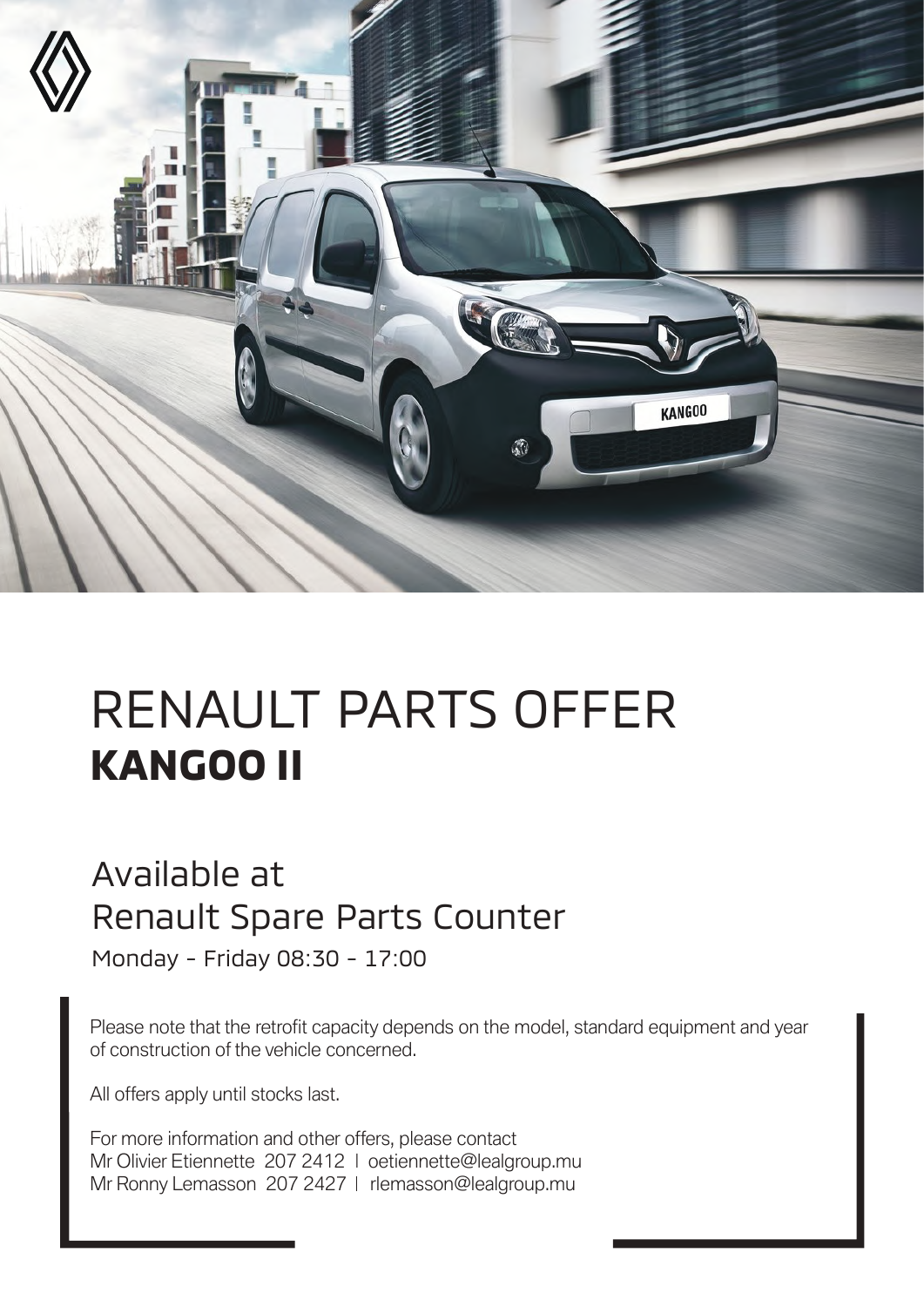

# **KANGOO II**

| Part No.   | <b>Part Description</b>                             | Model         | Qty            | <b>Unit Normal</b><br>Price (Rs) | $\%$ | <b>Unit Special</b><br>Price (Rs) |
|------------|-----------------------------------------------------|---------------|----------------|----------------------------------|------|-----------------------------------|
| 8200953359 | <b>COMPRESSEUR CA</b>                               | FWON/<br>FW09 | $\overline{2}$ | 32,881                           | 40%  | 19,729                            |
| 620363336R | <b>RENFORT CALANDRE</b>                             | <b>FWON</b>   | 1              | 3,175                            | 40%  | 1,905                             |
| 631009162R | AILE AV D                                           | <b>FWON</b>   | $\overline{2}$ | 11,541                           | 40%  | 6,925                             |
| 631221176R | SUPPORT AILE AV/D                                   | <b>FWON</b>   | 1              | 4,002                            | 40%  | 2,401                             |
| 631235857R | SUPPORT AILE AV/G                                   | <b>FWON</b>   | 1              | 3,790                            | 40%  | 2,274                             |
| 656018201R | <b>SERRURE CAPOT</b>                                | <b>FWON</b>   | 1              | 4,533                            | 40%  | 2,720                             |
| 7701068180 | PROJECTEUR D                                        | <b>FWON</b>   | 1              | 9,053                            | 40%  | 5,432                             |
| 7701068183 | PROJECTEUR G                                        | <b>FWON</b>   | $\mathbf{1}$   | 10,015                           | 40%  | 6,009                             |
| 7701068835 | RETROVISEUR EXT D                                   | <b>FWON</b>   | 2              | 6,031                            | 40%  | 3,619                             |
| 7701209823 | KIT VIS ET JOINT POUR RADIATEUR<br><b>CHAUFFAGE</b> | <b>FWON</b>   | 1              | 4,361                            | 40%  | 2,617                             |
| 7701210129 | CALANDRE                                            | <b>FWON</b>   | 1              | 7,942                            | 40%  | 4,765                             |
| 7701479051 | <b>COLL EMBRAYAGE</b>                               | <b>FWON</b>   | 5              | 10,789                           | 40%  | 6,473                             |
| 7703083432 | COLLIER VIS 40-60                                   | <b>FWON</b>   | 4              | 214                              | 40%  | 128                               |
| 801004234R | PORTE AV D ASS                                      | <b>FWON</b>   | $\overline{2}$ | 43,344                           | 40%  | 26,006                            |
| 8200375703 | TRAVERSE EXTREME AV                                 | <b>FWON</b>   | 1              | 9,614                            | 40%  | 5,769                             |
| 8200386303 | ARTICULATION CAPOT GHE                              | <b>FWON</b>   | 1              | 4,077                            | 40%  | 2,446                             |
| 8200386304 | ARTICULATION CAPOT DRT                              | <b>FWON</b>   | 1              | 4,161                            | 40%  | 2,497                             |
| 8200642141 | ALLONGE PORTE COFFRE AR/D                           | <b>FWON</b>   | 1              | 2,301                            | 40%  | 1,380                             |
| 8200642144 | ALLONGE PORTE COFFRE AR/G                           | <b>FWON</b>   | 1              | 2,510                            | 40%  | 1,506                             |
| 8200694685 | MONOGRAMME AR                                       | <b>FWON</b>   | $\overline{2}$ | 3,571                            | 40%  | 2,142                             |
| 8200800724 | <b>AMORTISSEUR ARR</b>                              | <b>FWON</b>   | $\overline{2}$ | 5,809                            | 40%  | 3,486                             |
| 8200957885 | MODULE JAUGE POMPE                                  | <b>FWON</b>   | 1              | 30,821                           | 40%  | 18,493                            |
| 963016348R | RETROVISEUR EXT D                                   | <b>FWON</b>   | $\mathbf{1}$   | 7,625                            | 40%  | 4,575                             |
| 963664943R | MIROIR RETROVISEUR G                                | <b>FWON</b>   | 2              | 2,799                            | 40%  | 1,680                             |
| 7701208950 | ROULEMENT ROUE AV                                   | FWON/<br>FW09 | 2              | 5,108                            | 40%  | 3,065                             |
| 80818JY00A | ENJOLIVEUR MONTANT AV/D                             | FW09          | 1              | 582                              | 40%  | 349                               |
| 8200419949 | FEU AR G                                            | FW09          | 1              | 5,018                            | 40%  | 3,011                             |
| 8200497581 | SERRURE PORTE AV/G                                  | FW09          | 1              | 12,359                           | 40%  | 7,415                             |
| 8200497786 | <b>CDE OUVERTURECAPOT</b>                           | FW09          | 1              | 1,308                            | 40%  | 785                               |
| 8200499014 | <b>ENJOLIVEUR FEU AR/G</b>                          | FW09          | 1              | 2,710                            | 40%  | 1,626                             |

Price is per unit and includes VAT.

**Renault Spare Parts Counter**  Monday - Friday 08:30 - 17:00 | **Tel: 207 2412 / 207 2427**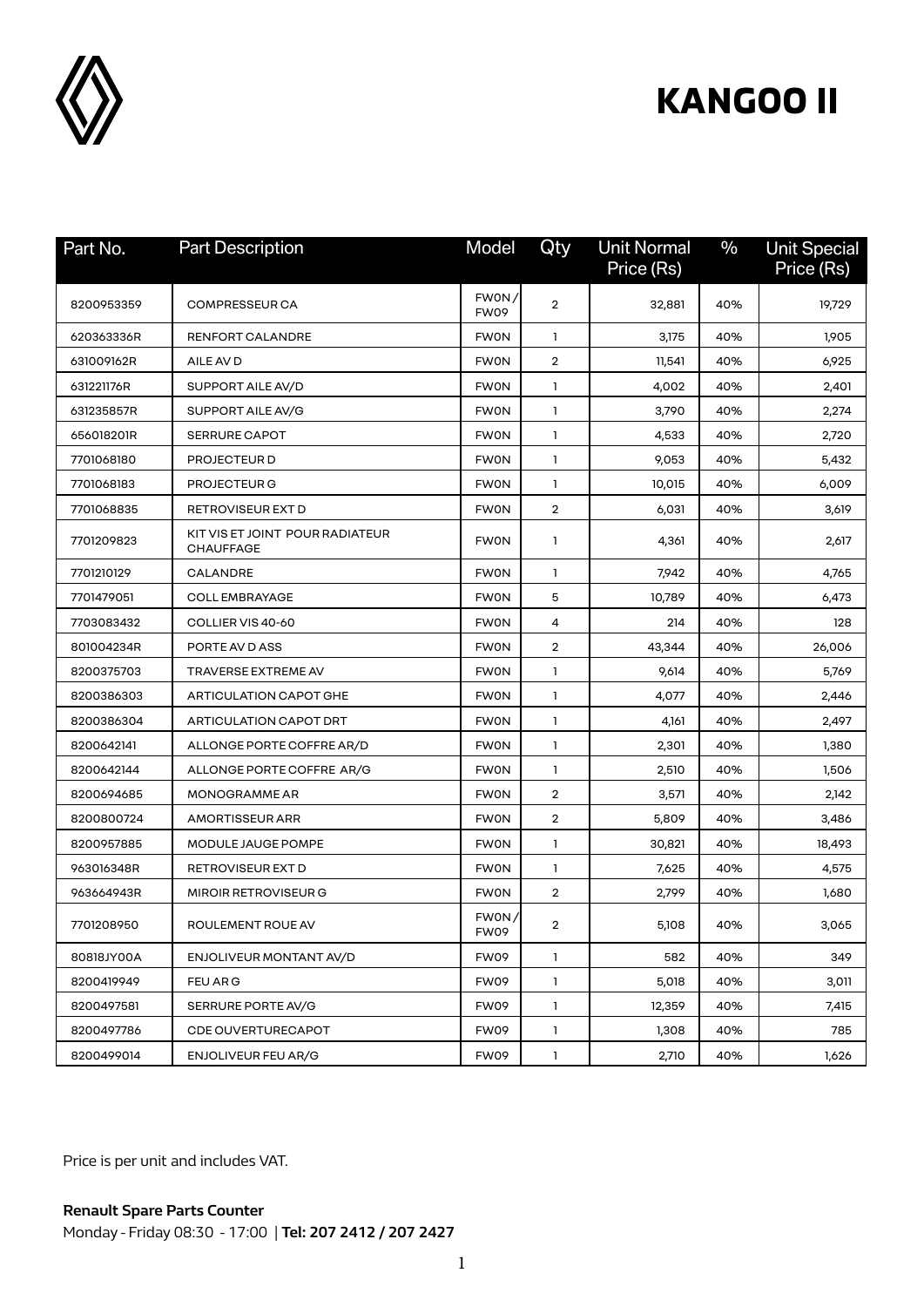

# **KANGOO II**

| Part No.   | <b>Part Description</b>        | Model                | Qty            | <b>Unit Normal</b><br>Price (Rs) | $\%$ | <b>Unit Special</b><br>Price (Rs) |
|------------|--------------------------------|----------------------|----------------|----------------------------------|------|-----------------------------------|
| 8200499015 | ENJOLIVEUR FEU AR/D            | FW09                 | 1              | 2,710                            | 40%  | 1,626                             |
| 8200499045 | PORTILLON TRAPPE CARBURANT     | <b>FW09</b>          | 1              | 1,905                            | 40%  | 1,143                             |
| 8200868514 | <b>AMORTISSEUR AR</b>          | FW09                 | $\overline{2}$ | 5,821                            | 40%  | 3,492                             |
| 256105952R | <b>AVERTISSEUR SONORE</b>      | <b>FWON</b>          | 1              | 3,059                            | 40%  | 1,835                             |
| 8200014931 | <b>TAMPON HYDRO-ELAS</b>       | <b>FWON</b>          | $\overline{2}$ | 4,358                            | 40%  | 2,615                             |
| 8200115114 | <b>EMBLEME</b>                 | <b>FWON</b>          | 1              | 1,980                            | 40%  | 1,188                             |
| 7701068842 | COQUILLE AV/D                  | <b>FWON</b>          | 2              | 3,361                            | 50%  | 1,680                             |
| 7701478188 | POIGNEE PORTE EXT AV/D         | <b>FWON</b>          | 1              | 3,596                            | 50%  | 1,798                             |
| 7701478196 | <b>COLLECTION BOUCLIER ARR</b> | <b>FWON</b>          | 1              | 19,639                           | 50%  | 9,819                             |
| 7701478200 | SUPPORT BOUCLIER ARR           | <b>FWON</b>          | 1              | 4,466                            | 50%  | 2,233                             |
| 7701478318 | <b>VASE EXPANSION</b>          | <b>FWON</b>          | 1              | 5,128                            | 50%  | 2,564                             |
| 7711423525 | <b>DEFLECTEURS</b>             | <b>FWON</b>          | 1              | 3,167                            | 50%  | 1,584                             |
| 7751478141 | PORTE AR/D                     | <b>FWON</b>          | 1              | 45,526                           | 50%  | 22,763                            |
| 8200409693 | MECANISME ESSUIE-VITRE AV      | <b>FWON</b>          | 1              | 24,739                           | 50%  | 12,369                            |
| 8200419952 | <b>FEU ARD</b>                 | <b>FWON</b>          | 1              | 4,480                            | 50%  | 2,240                             |
| 8200497605 | SERRURE PORTE AV/D             | <b>FWON</b>          | 1              | 12,064                           | 50%  | 6,032                             |
| 8200622004 | ALTERNATEUR 110A               | <b>FWON</b>          | 1              | 37,647                           | 50%  | 18,824                            |
| 623101381R | <b>GRILLE CALANDRE</b>         | FW09                 | 1              | 2,566                            | 50%  | 1,283                             |
| 623858752R | <b>ENJOLIVEUR INF GRILLE</b>   | <b>FW09</b>          | $\overline{2}$ | 4,895                            | 50%  | 2,447                             |
| 628903487R | <b>EMBLEME AV</b>              | FW09                 | 1              | 4,382                            | 50%  | 2,191                             |
| 654005449R | ARTICULATION D CAPOT           | FW09                 | 1              | 4,740                            | 50%  | 2,370                             |
| 654013136R | ARTICULATION G CAPOT           | <b>FW09</b>          | 1              | 4,684                            | 50%  | 2,342                             |
| 808648292R | FEUILLE ETANCHEITE AV/D        | FWON/<br><b>FW09</b> | 1              | 5,461                            | 50%  | 2,730                             |
| 808653773R | FEUILLE ETANCHEITE AV/G        | FWON/<br>FW09        | 1              | 5,461                            | 50%  | 2,730                             |
| 8200455795 | <b>CONDENSEUR</b>              | FWON/<br>FW09        | 1              | 31,531                           | 50%  | 15,765                            |
| 656225059R | PALETTE OUVERTURE CAPOT        | FW09                 | $\overline{2}$ | 1,195                            | 50%  | 597                               |
| 543250375R | BUTEE TOURNANTE AMORTISSEUR    | <b>FWON</b>          | 6              | 1,579                            | 80%  | 316                               |
| 756101976R | TRAVERSE EXTREME               | <b>FWON</b>          | $\mathbf{1}$   | 9,340                            | 80%  | 1,868                             |
| 767482692R | ECRAN PASSAGE ROUE             | <b>FWON</b>          | 1.             | 5,458                            | 80%  | 1,092                             |
| 7701068848 | <b>MIRROIR RETROVISEUR</b>     | <b>FWON</b>          | $\overline{2}$ | 3,161                            | 80%  | 632                               |

Price is per unit and includes VAT.

**Renault Spare Parts Counter**  Monday - Friday 08:30 - 17:00 | **Tel: 207 2412 / 207 2427**